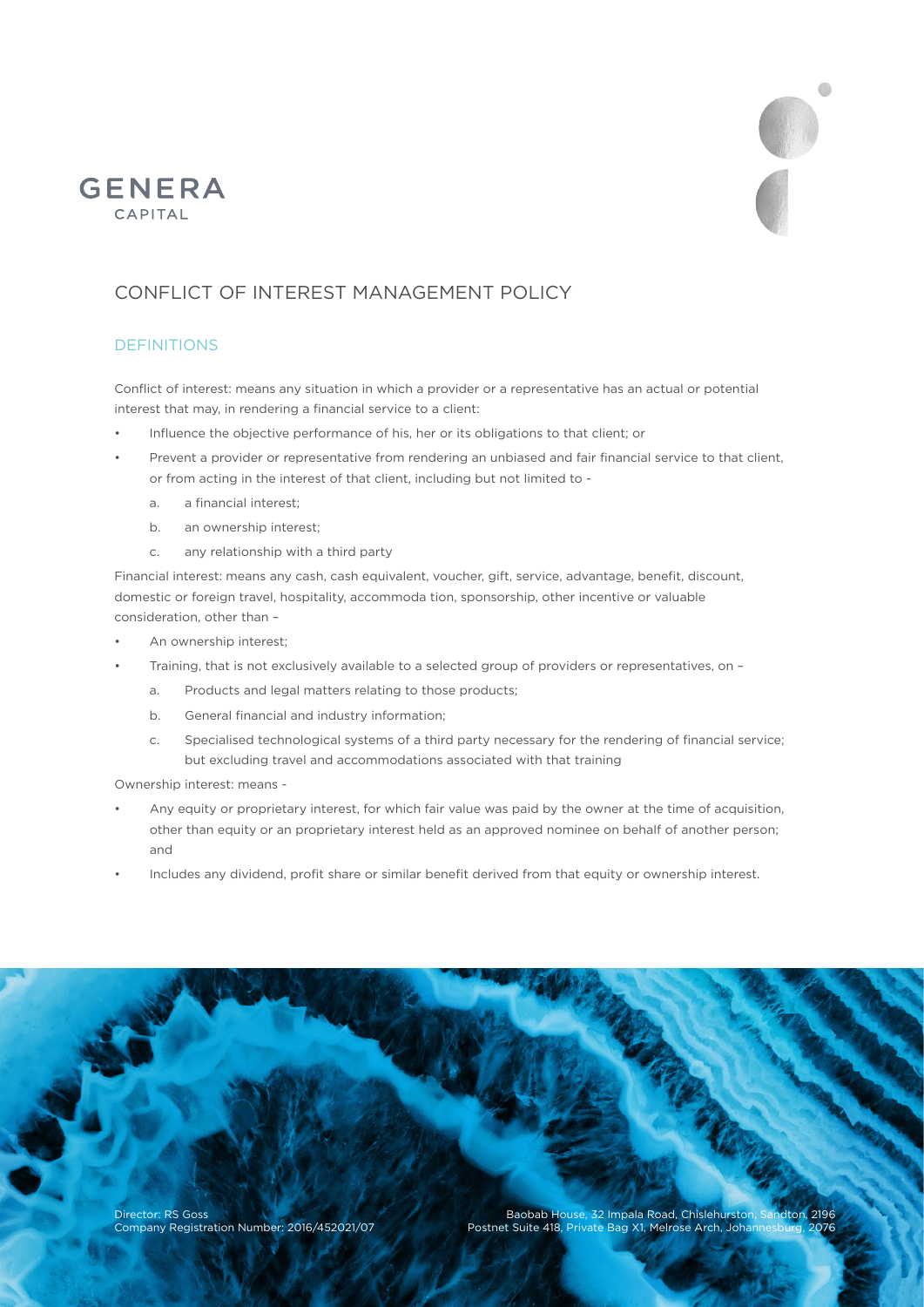Third party: means –

- a product supplier;
- another provider;
- an associate of a product supplier or a provider;
- a distribution channel;
- any person who in terms of an agreement or arrangement with a per son referred to in paragraphs (a) to (d) above provides a financial interest to a provider or its representatives.

Associate: means –

- in relation to a natural person, means
	- a. a person who is recognised in law or the tenets of religion as the spouse, life partner, or civil union partner of that person;
	- b. a child of that person, including a stepchild, adopted child and a child born out of wedlock;
	- c. a parent or stepparent of that person;
	- d. a person in respect of which that person is recognised in law or appointed by a court as the person legally responsible for managing the affairs of or meeting the daily care needs of the first mentioned person
	- e. a person who is the spouse, life partner or civil union partner of a person referred to in (ii), (iii) and (iv)
	- f. a person who is in a commercial partnership with that person
- in relation to a juristic person,
	- a. which is a company, means any subsidiary or holding company of that company, any other subsidiary of that holding company and any other company of which that holding co mpany is a subsidiary.
	- b. which is a closed corporation registered under the Close Corporations Act, means any member thereof as defined in section 1 of that Act.
	- c. Which is not a company or a closed corporation, means another juristic person which would have been a subsidiary or holding company of the first -mentioned juristic person:
		- had such first -mentioned juristic person been a company; or
		- in the case where that other person, too, is not a company, had both the first mentioned juristic person and that other juristic person been a company
	- d. means any person in accordance with whose directions or instructions the board of directors of or, in the case where such juristic person is not a company, the governing body of such juristic person is accustomed to act.
- in relation to any person,
	- a. means any juristic person of which the board of directors or, in the case where such juristic person is not a company, of which the governing body is accustomed to act in accordance with the directions or instructions of the person first-mentioned in this paragraph
	- b. includes any trust controlled or administered by that person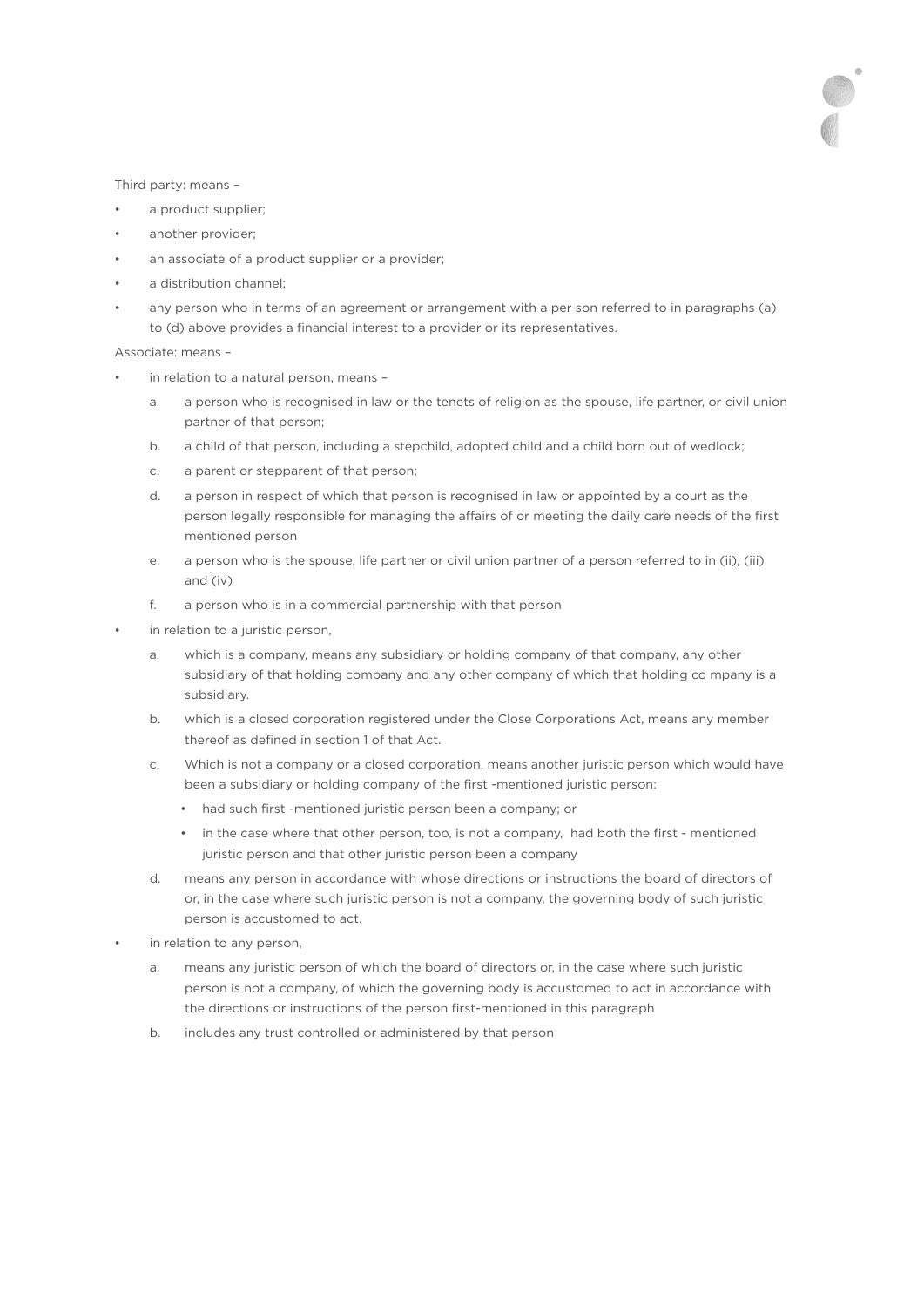Distribution channel: means –

- any arrangement between a product supplier or any of its associates and one or more providers or any of its associates in terms of which arrangement any support or service is provided to the provider or providers in rendering a financial service to a client
- any arrangement between two or more providers or any of their associates, which arrangement facilitates, supports or enhances a relationship between the provider or providers and a product supplier
- any arrangement between two or more product suppliers or any of their associates, which arrangement facilitates, supports or enhances a relationship between a provider or providers an d a product supplier

### FOREWORD:

In terms of the General Code of Conduct a provider and a representative must avoid, and where this is not possible, mitigate any conflict of interest between the provider and a client or the representative and a client.

In order to adhere to this requirement, the FSP must ensure that adequate arrangements are in place for the management of conflicts of interests that may arise wholly or partially, in relation to the provision of any financial services to clients by the F SP, or any Representative of the FSP, as part of the financial services business of the FSP.

The conflict of interest management policy contains the following provisions:

- Mechanisms for the identification of conflicts of interest
- Measures for the avoida nce of conflicts of interest, and where avoidance is not possible, the reasons therefore and the measures for the mitigation of such conflicts of interest
- Measures for the disclosure of conflicts of interest
- The processes, procedures and internal controls to facilitate compliance with the policy
- Consequences of non -compliance with the policy by the provider's employees and representatives
- The basis on which a representative will qualify for a financial interest
- A list of all the FSP's associates
- A list of all parties in which the FSP holds an ownership interest
- A list of all third parties that holds an ownership interest in the FSP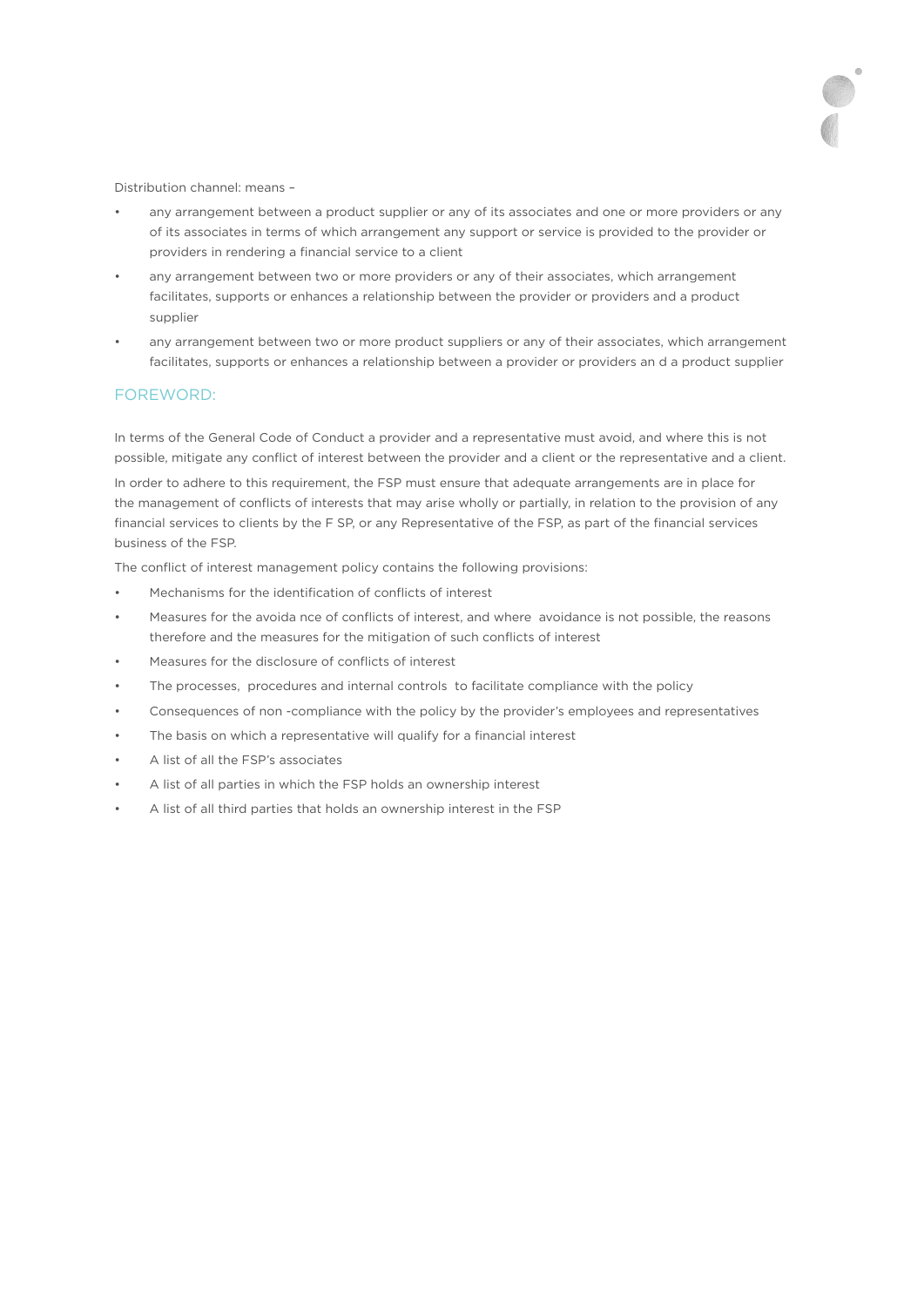# MANAGEMENT PROCESS

# IDENTIFICATION

In terms of Section 3A(2)(b)(i)(aa) of the General Code of Conduct, a conflict of interest management policy must provide mechanisms for the identification of conflicts of interest.

Due to the intangible nature of an actual or potential conflict of interest, any such manifestation will only be identified once the subjective realisation of its p resence has been acknowledged by an individual. The legal duty to avoid whenever possible an actual or potential conflict of interest is therefore, to a large extent, dependent on whether a particular individual believe or perceive a conflict of interest t o begin with. It is for this reason that Key Individuals must apply honest and sage judgement whenever confronted with a situation that may give rise to an actual or potential conflict of interest.

### REPRESENTATIVES

Throughout the process of rendering a financial service to a client, a Representative must apply his or her mind to answering the following questions:

- "Is there any situation that exists that influences the objective performance of my obligations to my client"?
- "Is there any situation that exists that prevents me from rendering an unbiased and fair financial service to my client"?
- "Is there any situation that exists that prevents me from acting in the interest of my client"?
	- a. If the answer to any one of these questions is "no" No further act ion would be required
	- b. If the answer to any one of these questions is "yes" The following two questions must also be answered:
- "Is the situation caused by an actual or potential relationship with a 3rd party"? (see definition of 3rd party)
- "Is the situation caused by an actual or potential financial or ownership interest"? (see definition of financial and ownership interest)
	- a. If the answer to any one of these questions is "yes" An actual or potential conflict of interest has been identified

(note that a conflict of interest is not limited to a financial or ownership interest)

### KEY INDIVIDUALS

Throughout the process of rendering a financial service to a client, a Key Individual must apply his or her mind to answering the following questions:

- "Is there any situation that exists that influences the objective performance of the representative's obligations to his or her client"?
- "Is there any situation that exists that prevents the representative from rendering an unbiased and fair financial service to his or her client"?
- "Is there any situation that exists that prevents my representative from acting in the interest of his or her client"?
	- a. If the answer to any one of these questions is "no" No further action would be required
	- b. If the answer to any one of these questions is "yes" The following two questions must also be answered: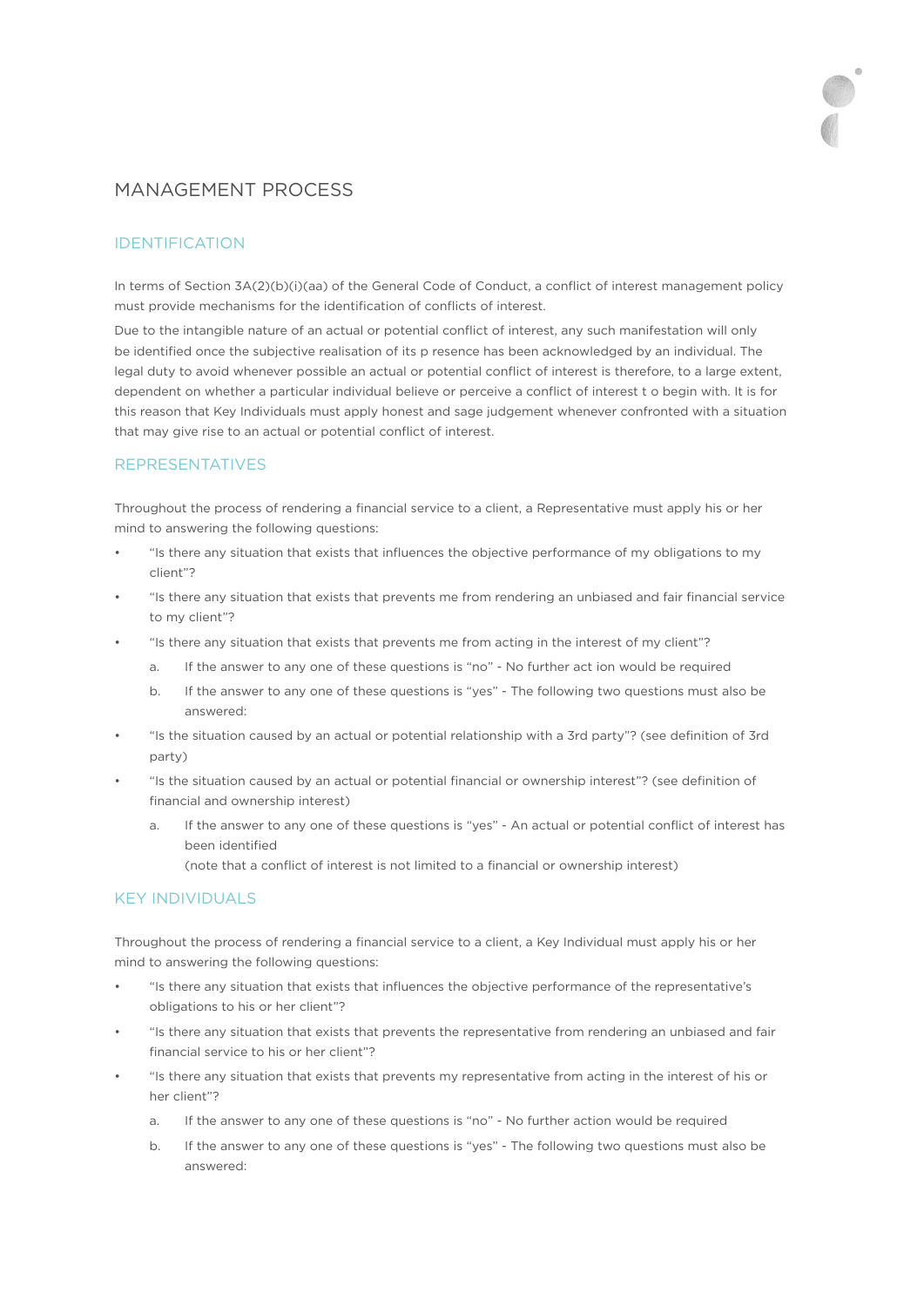- "Is the situation caused by an actual or potential relationship of the FSP with a 3rd party"? (see definition of 3rd party)
- "Is the situation caused by an actual or potential financial or ownership interest of the FSP"? (see definition of financial and ownership interest)
	- a. If the answer to any one of these questions is "yes" An actual or potential conflict of interest has been identified (note that a conflict of interest is not limited to a financial or ownership interest)

# GUIDANCE NOTES ON "OBJECTIVE PERFORMANCE", "UNBIASED AND FAIR" & "FINANCIAL INTEREST

The contextual definition of the terms "influences the objective performance" and "unbiased and fair financial services" are not to be found within legislation and its interpretive meaning must therefore be sourced from elsewhere.

It is generally accepted that the word "objective" refers to a situation where an individual's personal feelings or opinions are completely removed from the equation. The "objective performance" of an FSP's obligations therefore implies a situation where financial services are re ndered without the influence of unrelated feelings or opinions. In the same vein, "unrelated feelings and opinions" denote separate, external persuasions or motivations where no causal link or nexus can be found between the particular feeling or opinion an d the financial service that is rendered within the best interests of the client. Put differently, if an unrelated feeling or opinion of an individual, influences the performance of such said individual's obligations, it cannot be said to be an objective p erformance of that individual's obligation.

The word "bias" indicates an inclination or prejudice in favour of a particular person or viewpoint. Similarly, the word "fair" indicates a situation of just circumstances or treating people equally.

Unbiased f inancial services therefore imply financial services that do not lend itself to a particular preference towards a person or viewpoint, if an accompanying, reasonable justification for such preference cannot be found. Consequently, all unbiased financial se rvices must necessarily comprise services that are capable of being motivated by readily discernable, logical reasons and explanations. "Fair" financial services on the other

hand imply a situation where the same conclusion or outcome is consistently reach ed given the same exact set of circumstances. In other words, financial services cannot be said to be fair if a pattern of favouritism begin to present itself vis-à-vis a particular person or service. Any unexpected inconsistencies towards a group of clients and/or a particular client must therefore again, have to be motivated by logic reasons and explanations.

A provider or its representatives may only receive or offer the following financial interest from or to a third party:

- Commissions as authorised under the Long-term Insurance Act, Short-term Insurance Act and the Medical Schemes Act
- Fees as authorised under the Long -term Insurance Act, Short -term Insurance Act and the Medical Schemes Act if those fees are reasonably commensurate to a service being rendered.
- Fees for the rendering of financial services in respect of which the abovementioned commissions and fees are not paid, provided that the client agreed to such fees in writing and may be stopped at the discretion of the client.
- Fees or remuneration for the rendering of a service to a third party, which fees or remuneration are reasonably commensurate to the service being rendered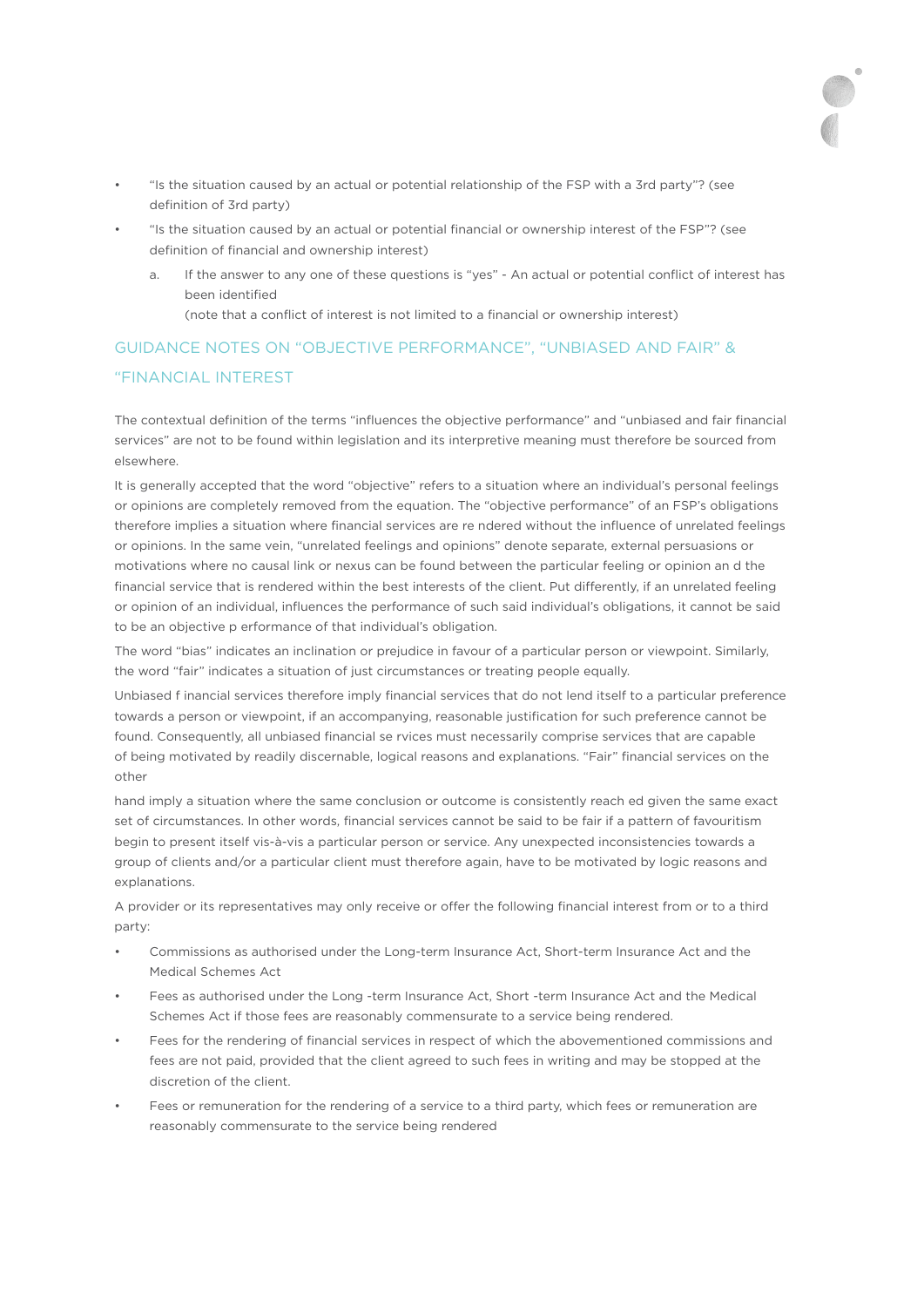- An immaterial financial interest (i.e. a financial interest with a determinable monetary value, the aggregate of which does not exceed R1000 in any calendar year from the same third party in that calendar year received by – a provider who is a sole proprietor, or a representative for that representative's direct benefit, or a provider who for its benefit or that of some or all of its representatives, aggregates the immaterial financial interest paid to its representatives.)
- A financial interest not referred to above, for which a consideration, fair value or remuneration that is reasonably commensurate to the value of the financial interest, is paid by that provider or representative at the time of receipt thereof.

A provider may not offer any financial interest to a representative of that provider for:

- Giving preference to the quantity of business secured for the provider to the exclusion of the quality of the service rendered to clients.
- Giving preference to a specific product supplier, where a representative may recommend more than one product supplier to a client
- Giving preference to a specific product of a pro duct supplier, where a representative may recommend more than one product of t hat product supplier to a client

# MECHANISMS FOR IDENTIFICATION

The mechanisms implemented to identify actual or potential conflicts of interests for the FSP are:

- The governing body of the FSP conducts quarterly reviews on all contracts held with 3 rd parties and re - examines whether this relationship influences the FSP's objective performance towards its clients
- The governing body of the FSP conducts quarterly reviews on all cont racts held with 3 rd parties and re - examines whether this relationship influences the FSP's ability to render fair and unbiased financial services towards its clients
- The governing body of the FSP conducts quarterly reviews on all contracts held with 3 rd parties and re - examines whether this relationship influences the FSP's ability to act in the interest of the client
- The governing body of the FSP conducts quarterly reviews on all relationships held with 3 rd parties, where an ownership interest is present, and re-examines whether this relationship influences the FSP's objective performance towards clients
- The governing body of the FSP conducts quarterly reviews on all relationships held with 3 rd parties where an ownership interest is present, and re -examine whether this relationship influences the FSP's ability to render fair and unbiased financial services towards its clients
- Declarations are signed by all Key Individuals confirming the presenc e or absence of any actual or potential conflict of interest on a quarterly basis
- A list of all the FSP's associates is attached as an annexure hereto and is updated annually
- A list of all parties in which the FSP holds an ownership interest is attached as an annexure hereto and is updated annually.
- A list of all third parties that holds an ownership interest in the FSP is attached as an annexure hereto and is updated annually
- All gifts received from 3 rd parties, with an estimated value of R50 or more, are recorded in the FSP's gift register which is kept on the FSP's compliance file
- All employees must disclose in writing to the governing body of the FSP on an on -going basis, any conflicts of interest that they may become aware of
- All records associated with the identification of an actual or potential conflict of interests is kept on the compliance file which is available for inspection purposes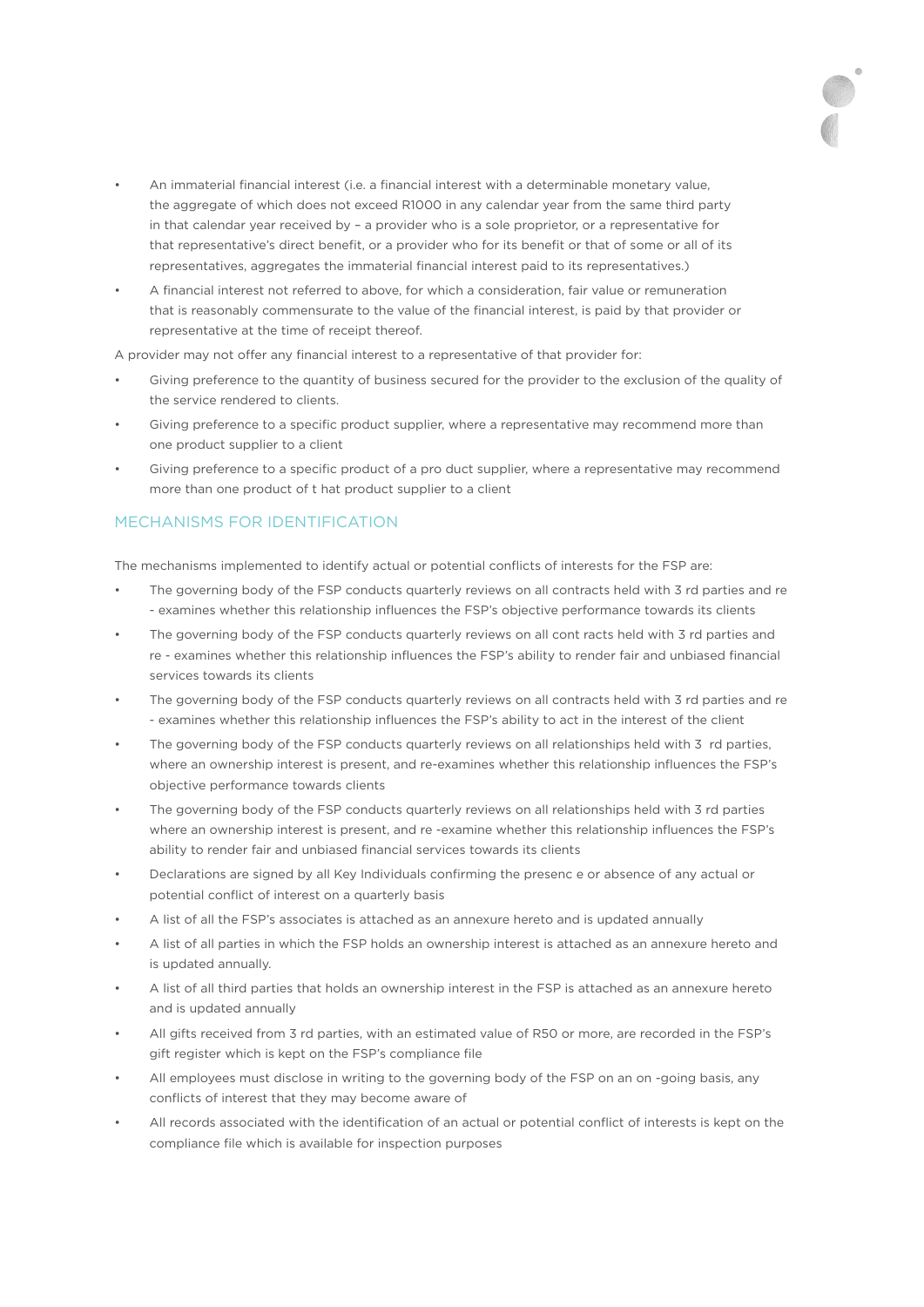The mechanisms implemented to identify actual or potential conflicts of interests for Representatives are:

- Decla rations are signed by all Representatives confirming the presence or absence of any actual or potential conflict of interest on a quarterly basis
- All Representatives must disclose in writing to the governing body of the FSP on an on -going basis, any conflicts of intere st that they may become aware of .

### AVOIDANCE AND MITIGATION

In terms of Section 3A(2)(b)(i)(bb) of the General Code of Conduct, a conflict of interest management policy must provide measures for the avoidance of conflicts of interest, and where avoidance is not possible, the reasons therefore and the measures for the mitigation of such conflicts of interest.

Once an actual or potential conflict of interest has been identified the following measures will be followed in order to determine wh ether the conflict of interest is avoidable:

- The governing body of the FSP will convene and review the actual or potential conflict of interest in an open and honest forum:
- All information surrounding the actual or potential conflict of interest must be disclosed to all interested parties
- All information surrounding the actual or potential conflict of interest must be disclosed to the FSP's Compliance Officer
- The following consequences must be considered during the review process:
	- a. The consequences of bot h avoidance and unavoidability as well as the subsequent negative impact it will have on clients
	- b. The consequences of both avoidance and unavoidability as well as the subsequent negative impact it will have on the integrity of the financial services industr y
	- c. The consequences of both avoidance and unavoidability as well as the subsequent negative impact it will have on the FSP
- The governing body of the FSP must apply its mind whether the FSP can obtain a more advantageous transaction, contract or arrangement with reasonable efforts from a person or entity that would not give rise to a conflict of interest.
- If a more advantageous transaction, contract or other arrangement is not reasonably attainable under circumstances that would not give rise to a conflict of interest, the governing body of the FSP shall determine by a majority vote whether the transaction, contract or arrangement is in the best interest of the FSP and any affected client/s and accordingly make its decision as to whether to enter into the transaction, contract or arrangement in conformity with such determination.

If the governing body of the FSP has determined that the actual or potential conflict of interest is avoidable, the following processes must be adhered to:

- The governing body must appr ove, by a majority vote, the removal of the underlying cause of the actual or potential conflict of interest
- The underlying cause of the actual or potential conflict of interest must be removed as soon as reasonably possible
- Any negative impact on clients owing to the removal of the actual or potential conflict of interest must be kept to a minimum
- The reason(s) why the actual or potential conflict of interest was determined to be avoidable must be recorded
- All determinations and interventions as it pertain to the avoidance of the conflict of interest must be documented and kept on the compliance file
- Similar situations that give rise to actual or potential conflicts of interests must be avoided in the future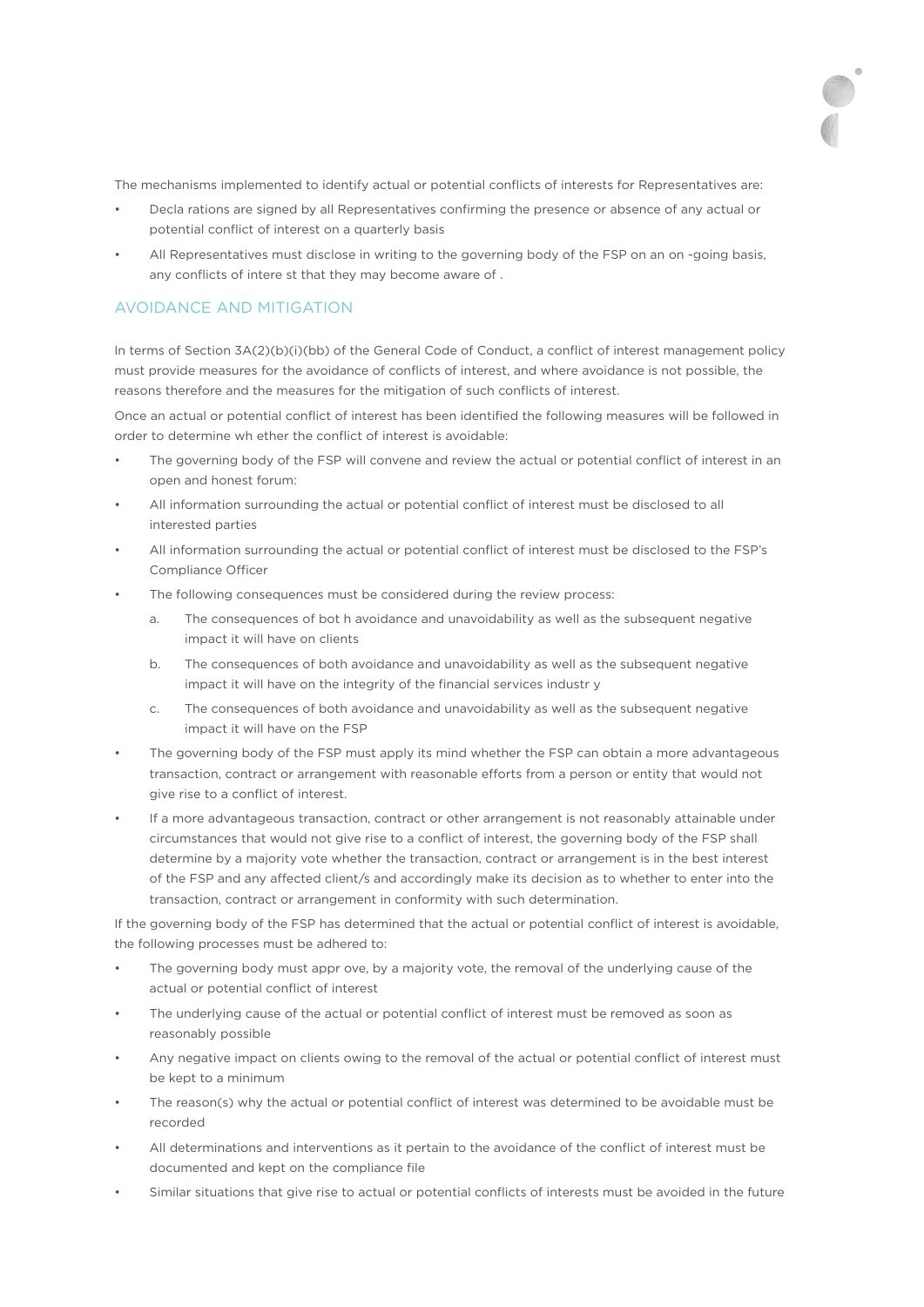If the governing body of the FSP has determined t hat the actual or potential conflict of interest is unavoidable, the following mitigation processes must be adhered to:

- The governing body of the FSP will convene and review an appropriate mitigation process given the unavoidability of the particular set o f circumstances
- The reason(s) why the actual or potential conflict of interest is considered to be unavoidable must be recorded and kept on the compliance file
- The FSP's compliance officer must be made aware of the conflict's unavoidability as well as the reasons for such said unavoidability.
- The mitigation process will include the adoption of the following measures:
	- a. The actual or potential conflict of interest must remain only for as long as it is absolutely necessary given the unavoidability of the actual or potential conflict of interest
	- b. Alternative arrangements to a proposed transaction, contract or arrangement that is the subject of the conflict of interest must be investigated on a continuous basis.
	- c. The rendering of financial services must at all time s be conducted as to the best interest of the client (in as far as this is possible, given the unavoidability of the actual or potential conflict of interest)
	- d. All representatives must be made aware of the actual or potential conflict of interest, and the reasons for its unavoidability
	- e. Full disclosure of the actual or potential conflict of interest must be made to the client at the earliest reasonable opportunity.
	- f. Full disclosure of the actual or potential conflict of interest must be made to the Financial Service Board during the FSP's annual compliance report.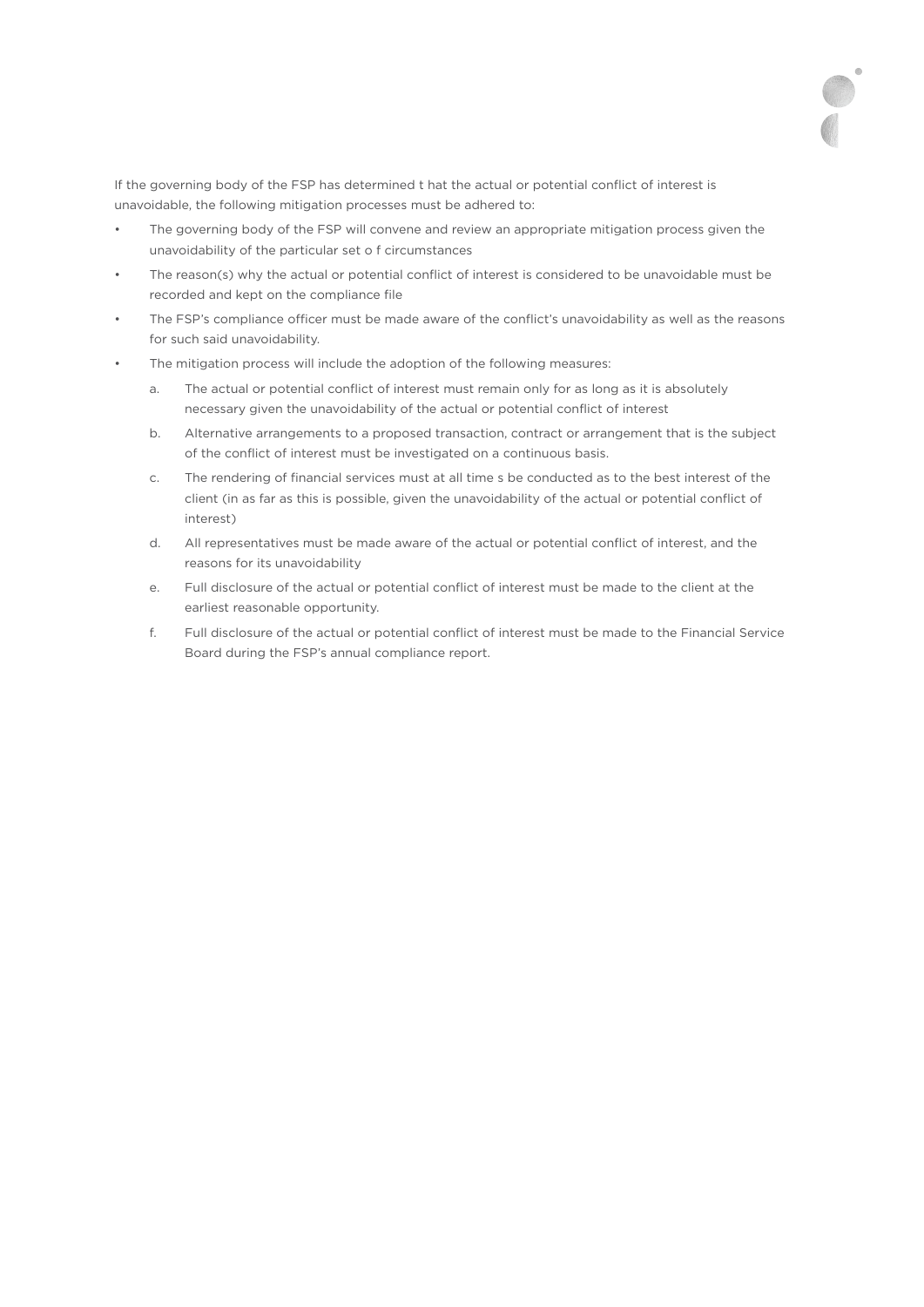#### **DISCLOSURE**

In terms of Section 3A(2)(b)(i)(cc) of the General Code of Conduct, a conflict of interest management policy must provide measures for the disclosure of conflicts of interest.

The FSP must make appropriate disclosures to third parties including clients, as part of its arrangement to manage conflicts of interest. It is acknowledged that while disclosure alone will often not be enough, disclosure must be treated as an integral part of man aging conflicts of interest. The FSP is therefore committed to ensurethat clients are adequately informed about any conflicts of interest that may affect the provision of financial services to them.

It is furthermore acknowledged that, whilst a clearly i dentified conflict of interest will not necessarily cause the provision of financial advice to a client to be significantly compromised, it should nonetheless be disclosed to the client. The client must be afforded the opportunity to decide for him/herself whether the conflict of interest is significant and to what extent he/she will rely on the advice or intermediary service.

On the discovery and identification of a conflict of interest, and the subsequent determination of its unavoidability, the following disclosure processes will be implemented on behalf of the FSP:

- Full disclosure of the actual or potential conflict of interest must be made to all the Key Individuals of the FSP and where such information is provided orally, the FSP must confirm such information in writing within 30 days
- Full disclosure of the actual or potential conflict of interest must be made to all r epresentatives of the FSP.
- Full disclosure of the actual or potential conflict of interest must be made to the compliance officer of the FSP.

On the discovery and identification of a conflict of interest, and the subsequent determination of its unavoidability, the following disclosure processes will be implemented on behalf of the client:

- Full disclosure of the actual or potential must be made to the client at the earliest reasonable opportunity.
- The disclosure must be made before or when the financial se rvice is provided, but in any case at a time that allows the client a reasonable time to assess its effect
- The disclosure must be formulated in such a way as to be considered prominent, specific and meaningful to the client
- The disclosure must be made in s uch a way as to allow the client to make an informed decision as to whether to continue with the financial services
- The disclosure must indicate the nature of the relationship or arrangement with a 3 rd party that gives rise to the conflict of interest
- The disclosure must indicate whether the conflict of interest is based on a financial and/or ownership interest
- The disclosure must indicate any ownership interest held with a product supplier in accordance with section 4(1)(d) of the General Code of Conduct.
- Where the disclosure is provided orally, the disclosure must be confirmed in writing within 30 days of such said disclosure
- The written disclosure must be communicated by hardcopy, telefax or any appropriate electronic medium that is accurately and readily reducible to written or printed form.
- The written confirmation of the disclosure must be provided by means of standard forms or format, in a clear and readable print size, spacing and format.
- The reasons for the conflict of interest's unavoidability must be made available to the client on request.
- The conflict of interest policy must be made available to the client on request
- The FSP's gift register must be made available to the client on request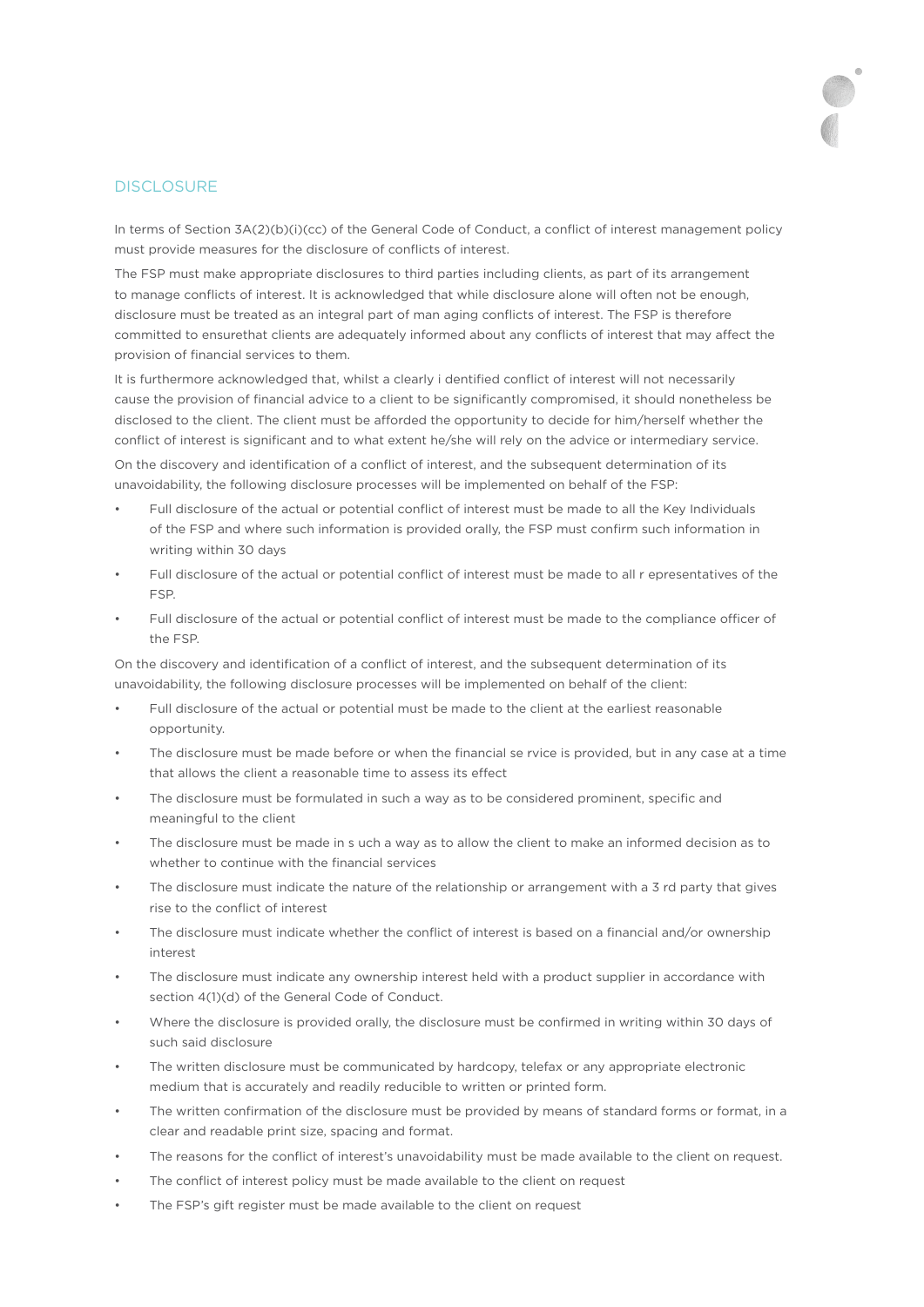# FACILITATION AND COMPLIANCE WITH POLICY

In terms of Section 3A(2)(b)(i)(dd) of the General Code of Conduct a conflict of interest management policy must provide processes, procedures and internal controls to facilitate compliance with the policy. The processes associated with the implementation and continued compliance of the conflict of interest management policy must be performed by the governing body of the FSP as well as the appointed Compliance Officer.

Internal controls and processes include the following:

- The governing body of the FSP will ensure that the policy is kept on the compliance file, and the appointed Compliance Officer will confirm its adoption as part of the FSP's quarterly feedback report.
- The governing body of the FSP will ensure that all relevant staff sign the policy, and the appointed C ompliance Officer will confirm such signature as part of the FSP's quarterly feedback report.
- The governing body of the FSP will ensure that the annexure section of this policy is completed, and the appointed Compliance Officer will confirm such completion as part of the FSP's quarterly feedback report.
- The governing body of the FSP will ensure the annual review of all contracts held with 3 rd parties, and the appointed Compliance Officer will confirm such review as part of the FSP's feedback report.
- The governing body of the FSP will ensure that all declarations confirming the presence or absence of any actual or potential conflict of interests are signed on a quarterly basis, and the appointed Compliance Officer will confirm such declarations as part of the FSP's quarterly feedback report.
- The governing body of the FSP will ensure that a list of all the FSP's associates is attached hereto and updated annually. The appointed Compliance Officer will confirm such update as part of the FSP's feedback report.
- The governing body of the FSP will ensure that a list of all the parties in which the FSP holds an ownership interest is attached hereto and updated annually. The appointed Compliance Officer will confirm such update as part of the FSP's feedback report.
- The governing body of the FSP will ensure that a list of all third parties that holds an ownership interest in the FSP is attached hereto and updated annually. The appointed Compliance Officer will confirm such update as part of the FSP's feedback report.
- The governing body of the FSP will ensure that all gifts received from 3 rd parties, with an estimated value of R50 or more are recorded in the FSP's gift register. The appointed Compliance Officer will confirm that such register is in place as part of the FSP's quarterly feedback report.